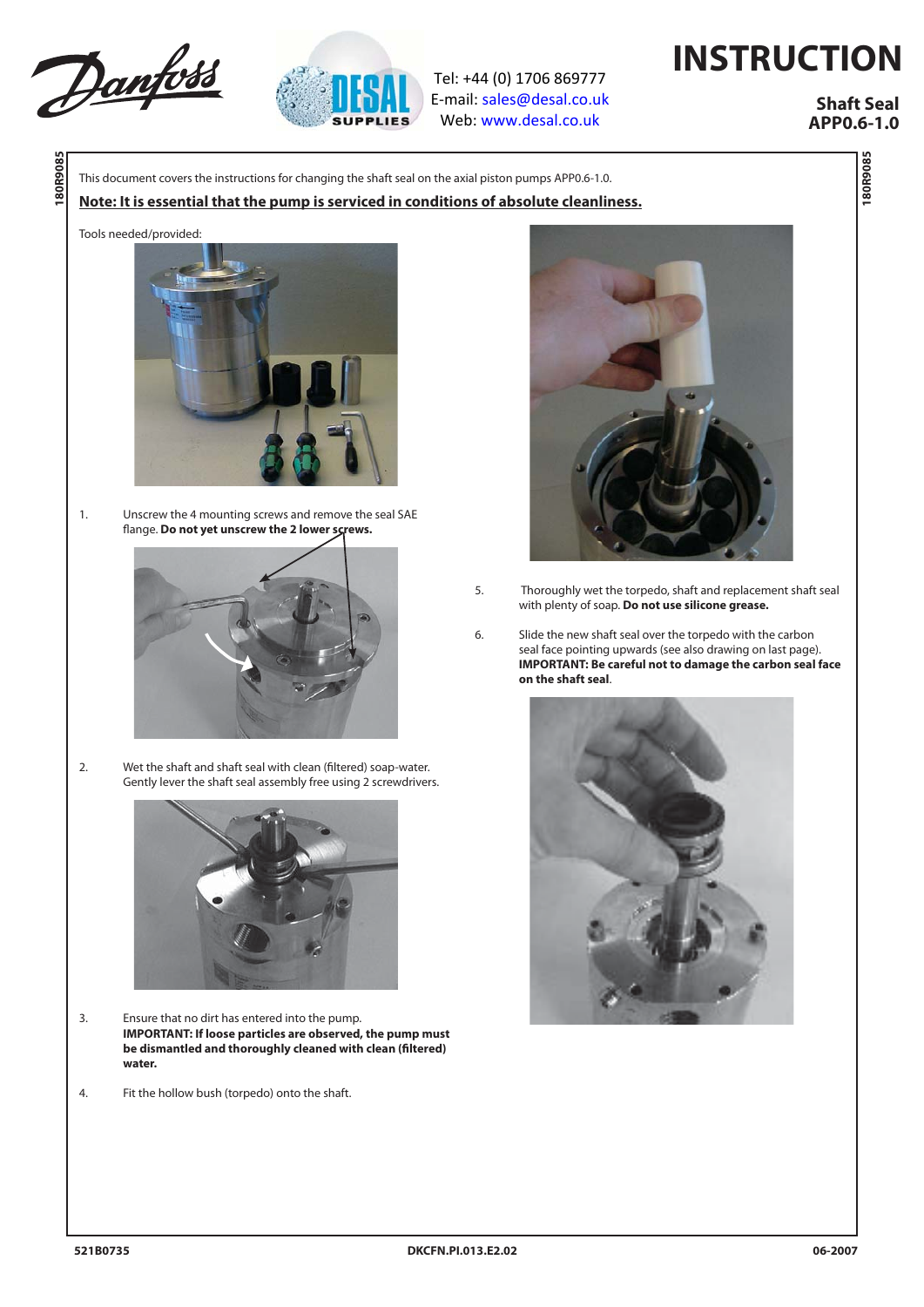7. Scrap the old spacer (if black) and place the new white spacer on top of the retaining ball.



8. Use the plastic assembly tool provided, **large diameter pointing downwards**, to press the seal home against the shoulder of the spacer.





9. Remove the old ceramic ring.



- 10. Wet the new ceramic ring with clean (filtered) soap-water and fit it on the flange using the plastic tool provided. Ensure that the rubber seal is positioned against the shoulder of the flange.
- 11. Place the O-ring on the seal SAE flange.
- 12. Mount the seal SAE flange on the housing.



11. Screw the 4 screws into the flange and the housing. To prevent **cold welding, lubricate the threads on the 4 screws with grease**, screw them into the pump and tighten by hand. Use Molykote® D paste from Dow Corning or Klüber UH1 84-201 from Klüber lubrication.



12. Tighten the 4 flange screws to a torque of  $8 \pm 1$  Nm using the tool provided.